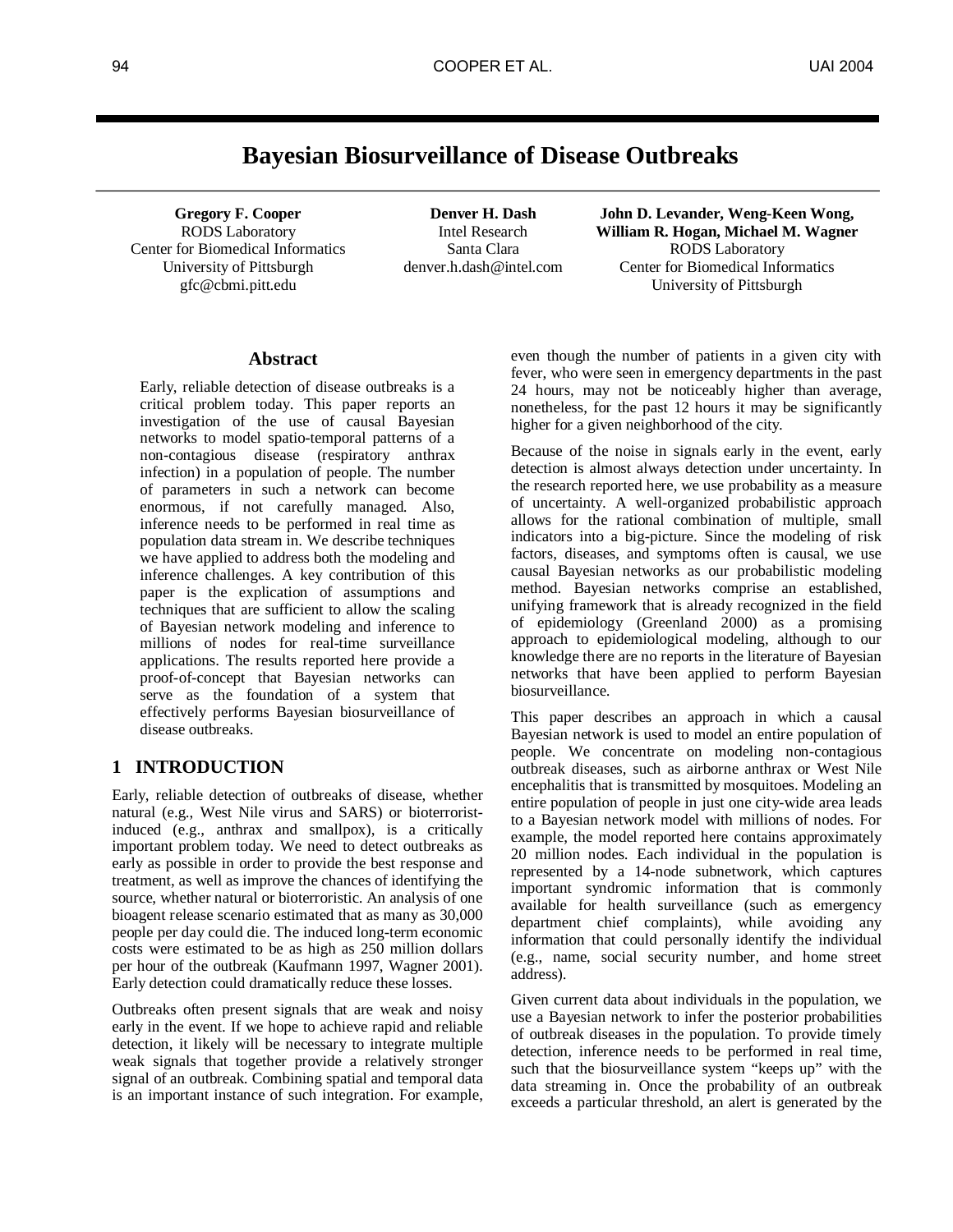Bayesian-network-based biosurveillance system; this alert can serve to warn public health officials

Using such a large Bayesian network presents both modeling and inference challenges. To help make modeling more tractable in terms of computational space, we use the following approach: if some groups of people are indistinguishable, according to the data being captured, we model them with a single subpopulation subnetwork. To speed up inference, we use a method that need only update the network state based on new information about an individual in the population (such as newly available clinical information, based on the person visiting an emergency department in seeking care).

A key contribution of this paper is the explication of assumptions and techniques that are sufficient to allow the scaling of Bayesian network modeling and inference to millions of nodes for real-time surveillance applications, thus providing a proof-of-concept that Bayesian networks can serve as the foundation of a system that effectively performs Bayesian biosurveillance of disease outbreaks. With this foundation in place, many extensions are possible, and we outline several of them in the final section of the paper.

In remainder of this paper, we first outline our general approach for using causal Bayesian networks to represent non-contagious diseases that can cause outbreaks of disease. Next, we introduce the specific network we have constructed to monitor for an outbreak caused by the outdoor release of anthrax spores. We then describe an experiment that involves injecting simulated cases of patients with anthrax (which were generated from a separate model) onto background data of real cases of patients who visited emergency departments during a period when there were no known outbreaks of disease occurring. We measure how long it takes the Bayesian network system to detect such simulated outbreaks. Finally, we discuss these results and suggest directions for future research.

## **2 METHODOLOGY**

In this section, we present a methodology that is sufficient to allow explicit modeling of a large population of individuals in a real-time setting. In Section 2.1 we detail the modeling assumptions that we use, and in Section 2.2 we show how those assumptions can be exploited to perform fast real-time inference.

## **2.1 MODELING**

Our methodology uses Bayesian networks (BNs) to explicitly model an entire population of *individual*s. Since in this paper we are specifically interested in disease outbreak detection from syndromic information, we will refer to models of these individuals as *person models*, although obviously the same ideas could be applied to model other entities that might provide information about disease outbreaks, such as biosensors and livestock. From an object-oriented perspective, each person model can be viewed as a class; using a class to represent a particular person creates an object (Koller 1997).

We explicitly model each person in the population, and thus in our BN there will exist (at least conceptually) an object  $P_i$  for each person. An example of a complete model for four people is shown in Figure 1, where each person in the population is represented with a simple six-node network structure. In this particular example, there is only one person model (class), but our methodology can allow for more.

In this paper, we restrict our methodology to model noncontagious diseases. We partition all the nodes *X* in the network into three parts:

- 1. A set of *global nodes G*,
- 2. A set of *interface nodes*, *I*, and
- 3. A set of *person subnetworks*  $P = \{P_1, P_2, ..., P_n\}.$

The set *G*, defined as  $G = X\{I \cup P\}$ , contains nodes that represent global features common to all people. For the example in Figure 1, *G* consists of two nodes: *Terror Alert Level* (having states *Green*, *White, Yellow*, *Orange*, and *Red*), and *Anthrax Release* (having states *Yes* and *No*). Set *I* contains factors that directly influence the status of the outbreak of disease in people in the population. Each  $P_i$ subnetwork (object) represents a person in the population.

Structurally, we make the following two assumptions.

**Assumption 1**: The interface nodes, *I*, d-separate the person subnetworks from each other, and any arc between a node *I* in *I* and a node *X* in some person subnetwork  $P_i$  is oriented from *I* to *X*.

Thus, we do not allow arcs between the person models.

**Assumption 2**: The interface nodes, *I*, d-separate the nodes in *G* from the nodes in *P*, and any arc between a node *G* in *G* and a node *I* in *I* is oriented from *G* to *I*.

Figure 2 presents the above two assumptions in diagramatic form.

For non-contagious diseases that may cause outbreaks, Assumptions 1 and 2 are reasonable when *I* contains all of the factors that significantly influence the status of an outbreak disease in individuals in the population. In the case of bioterrorist-released bioagents, for example, such information includes the time and place of release of the agent. Key characteristics of nodes in *I* are that they have arcs to the nodes in one or more person models, and they induce the conditional independence relationships described in Assumptions 1 and 2. Often the variables in *I* will be unmeasured. It is legitimate, however, to have measured variables in *I*. For example, the regional smog level (not shown in Figure 1) might be a measured variable that influences the disease status of people in the population, and thus it would be located in *I*.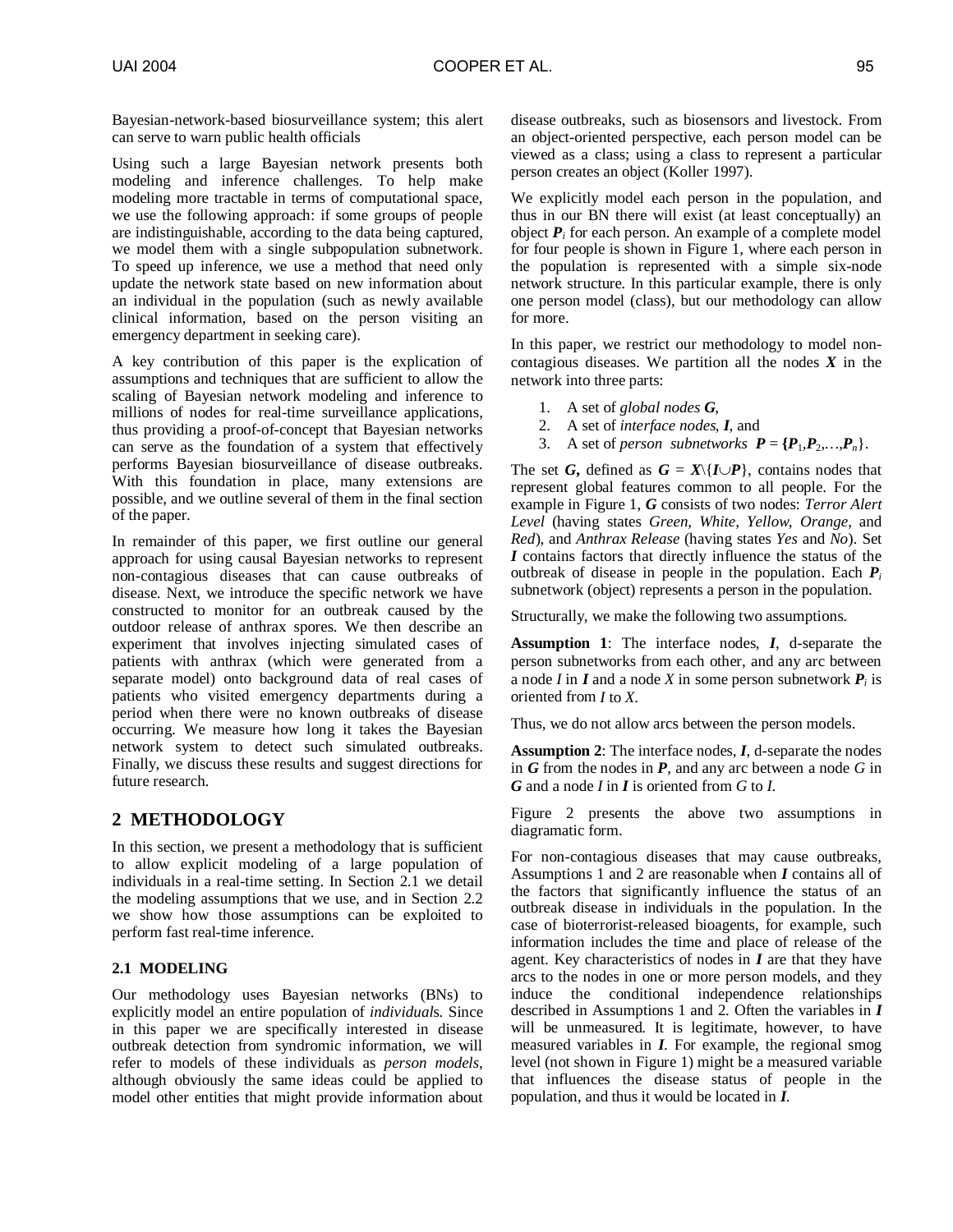

Figure 1: A simplified four-person model for detecting an outbreak of anthrax. Each person  $P_i$  in the population is represented explicitly by a six-node subnetwork. Observed variables are marked with a ground symbol.



Figure 2: The closed regions represent Bayesian subnetworks. The circles on the edges of the subnetworks denote nodes that are connected by arcs that bridge the subnetworks. Only two such "I/O" nodes are shown per subnetwork, but in general there could be any number. The arrows between subnetworks show the direction in which the Bayesian-network arcs are oriented between the subnetworks. The braces show which nodes can (possibly) be connected by arcs. In subnetwork *I*, the I/O nodes on the left and those on the right are not necessarily distinct.

Let *T* be a variable in *G* that represents a disease outbreak. In Figure 1, *T* is the node *Anthrax Release*. The goal of our biosurveillance method is to continually derive an updated posterior probability over the states of *T* as data about the population streams in.

We consider spatio-temporal data in deriving the posterior probability of *T*. For example, we consider information about when patient cases appear at the emergency department (ED), as well as the home location (at the level

of zip codes) of those patients. In our current implementation, spatio-temporal information is explicitly represented by nodes in the network, such as *Location of Release*, *Time of Release*, and patient *Home Zip*. We note that in Figure 1, the *Disease Status* nodes contain values that indicate when the disease started (if ever) and ended. This temporal representation has the advantage (over, for example, dynamic Bayesian networks (DBNs)) of being relatively compact. The method allows us to create a network with fewer parameters than the corresponding DBN, and simplifies our method for performing real-time inference.

#### **2.2 INFERENCE**

When performing inference for biosurveillance, our goal is to continuously monitor target variable *T* by deriving its updated posterior probability as new data arrives. At any given time, there are two general sources of evidence we consider:

- 1. General evidence at the global level:  $g = \{ G = g : G \in G \}$ , and
- 2. The collective set of evidence *e* that we observe from the population of people:  $e = \{X = e: X \in P_i, \}$  $P_i \in P$ .

In our application, *g* might consist of the observation that the *Terror Alert Level* = *Orange*, and *e* might include information about the patients who have visited EDs in the region in recent days, as well as demographic information (e.g., age, gender, and home zip code) for the people in the region who have not recently visited the ED.

Given *e* and *g*, our goal is to calculate the following:

$$
P(T \mid e, g) = k \cdot P(e \mid T, g) \cdot P(T \mid g), \qquad (1)
$$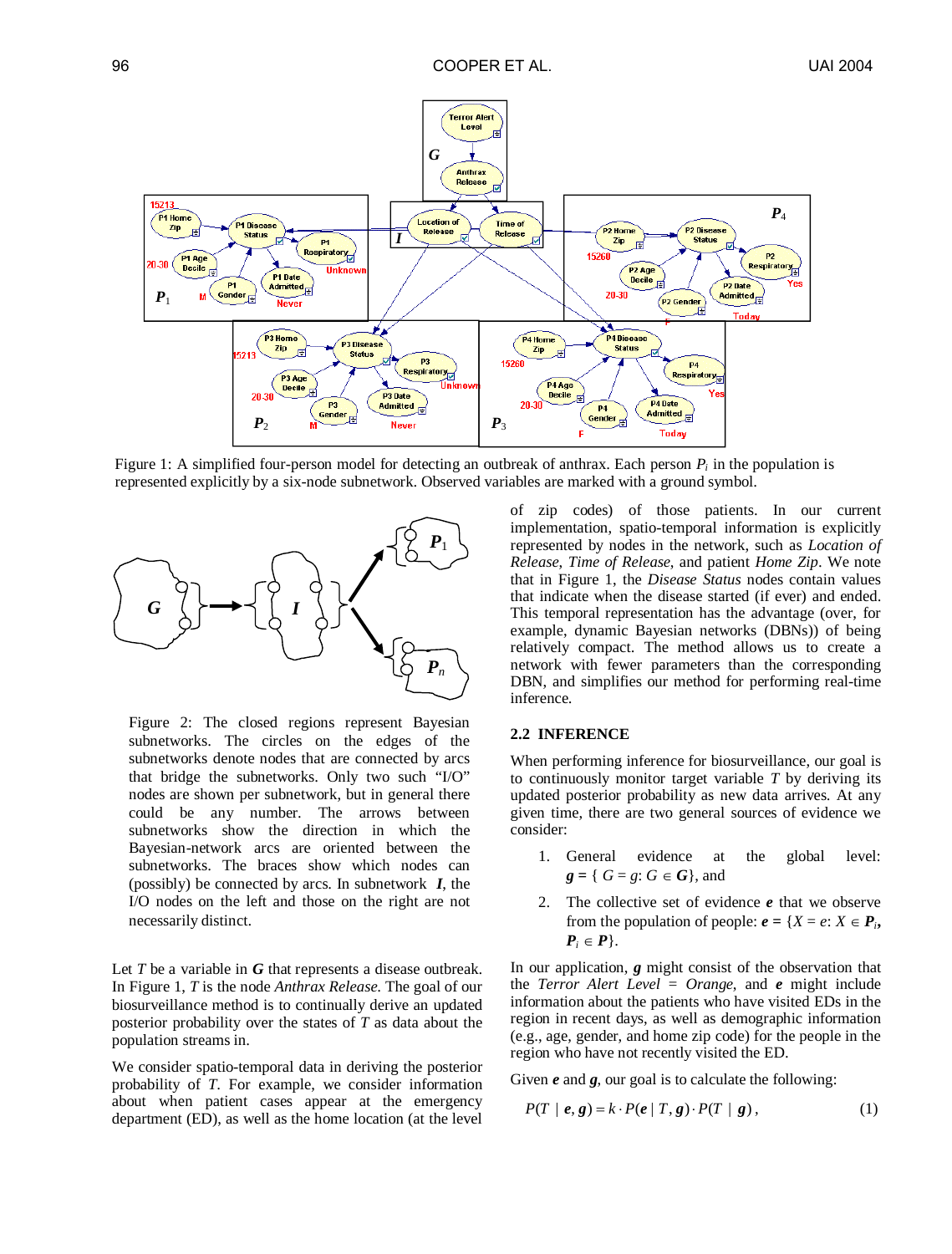where the proportionality constant is

$$
k = 1/\sum_{T} P(e | T, g) \cdot P(T | g).
$$

Since *T* and *g* are in *G*, it follows from Assumptions 1 and 2 that the term  $P(T | g)$  in Equation 1 can be calculated using Bayesian network inference on just the portion of the model that includes *G*. Performing BN inference over just the nodes in *G* is much preferable to inference over all the nodes in  $X$ , because in the model we evaluated the number of nodes in  $X$  is approximately 10<sup>7</sup>.

The term  $P(e \mid T, g)$  in Equation 1 can be derived as follows:

$$
P(e | T, g) = \sum_{i} P(e | I = i) \cdot P(I = i | T, g),
$$

because by Assumption 2 the set *I* renders the nodes in *P* (including *e*) independent from the nodes in *G* (including *T* and *g*). The above summation can be very demanding computationally, because *e* usually contains many nodes; therefore, we next discuss its computation in greater detail.

We first show an example from Figure 1. Here we are modeling exactly four people in the population. The two on the left have identical attributes, as do the two on the right. We want to calculate the probability of this configuration of evidence, given the interface nodes. For this example, we have two distinct sets of evidence,  $e_1 = {Home}$ *Zip*=15213, *Age*=20-30, *Gender*=M, *Date Admitted*=never<sup>1</sup>, *Respiratory symptoms*=unknown} and  $e_2$ = {*Home Zip*=15260, *Age*=20-30, *Gender*=F, *Date Admitted*=today, *Respiratory symptoms*=yes}. We need to calculate:

$$
P(e | I) = P(P_1 = e_1, P_2 = e_1, P_3 = e_2, P_4 = e_2 | I).
$$

By Assumption 1, *I* d-separates each person model from each other, so this equation can be factored as follows:

$$
P(e | I)
$$
\n
$$
= P(P_1 = e_1 | I) \cdot P(P_2 = e_1 | I) \cdot P(P_3 = e_2 | I)
$$
\n
$$
P(P_4 = e_2 | I)
$$
\n(2)

It follows from Assumptions 1 and 2 that we can derive each quantity  $P(P_i = e_i | I = i)$  via BN inference using just

the model fragment defined over the set of nodes in  $P_i \cup I$ . However, this quantity must be calculated for all configurations  $I = i$  of the interface nodes. Performing this calculation for each of millions of person models would be infeasible within the time limits required for real-time biosurveillance. We could cache these conditional probability tables so that at run-time they amount to a constant-time table lookup. This technique is problematic, however, because it requires caching of a conditional

 $\overline{a}$ 

probability table for all configurations of *I* and for all possible states of evidence  $e_i$ . Such a table would be infeasibly large. As described in the next two sections, we use two techniques to deal with the large size of the inference problem: *Equivalence Classes* and *Incremental Updating*. Using Equivalence Classes saves both space and reduces inference time. Using Incremental Updating also reduces inference time, often dramatically so.

#### **2.2.1 Equivalence Classes**

If some person subnetworks are identical in structure and parameters, and they are instantiated to the same evidence, then fewer calls to the inference engine are needed. Equation 2 can be written as:

$$
P(e | I) = P(P_1 = e_1 | I)^2 \cdot P(P_3 = e_2 | I)^2.
$$

We define an *equivalence class*  $Q_i^j$  as a pair  $Q_i^j = \langle P_i, e_j \rangle$ , where  $P_i$  is a person model and  $e_j$  is a (possibly incomplete) set of evidence over the variables in  $\vec{P}_i^2$ . A given evidence state *e* for the entire population corresponds to a unique set  $\Omega$  of equivalence classes and the instance count of each class. Using this set, the general expression for the quantity  $P(e \mid I)$  is as follows:

$$
P(e | I) = \prod_{Q_i^j \in \Omega} P(E_j = e_j | I)^{N_{ij}} , \qquad (3)
$$

where  $N_{ij}$  is the instance count of equivalence class  $Q_i^j$ , that is, it is the number of people for whom we model with person model  $P_i$  and for which the evidence is  $E_i = e_j$ .

If the person model is relatively simple, then there could be many fewer equivalence classes than there are members in the population. For our example, since all person models are identical, the number of equivalence classes is equal to the number of possible ways to instantiate the variables of the person model (including not observing the state). In this case, we would have at most (101 zip codes)  $\times$  (2) genders)  $\times$  (10 age ranges)  $\times$  (4 relative dates of admission)  $\times$  (3 respiratory states) = 24,240 states. In practice, the actual number of equivalence classes present at any one time would probably be smaller, since rarer equivalence classes may not appear.

In previous work, object-oriented Bayesian networks (Koller 1997) and related work (Srinivas 1994; Xiang 1999) have been used to improve the efficiency of BN inference. The method we have described in this section takes advantage of those computational savings, as well as the savings that accrue from performing inference only once for objects of a given class that share the same evidence.

l

<sup>&</sup>lt;sup>1</sup> "Never" means the person is in the population at large and has not recently been admitted to the ED.

<sup>&</sup>lt;sup>2</sup> We abuse notation somewhat by using  $P_i$  here to denote a class, whereas previously it has been used to denote an object.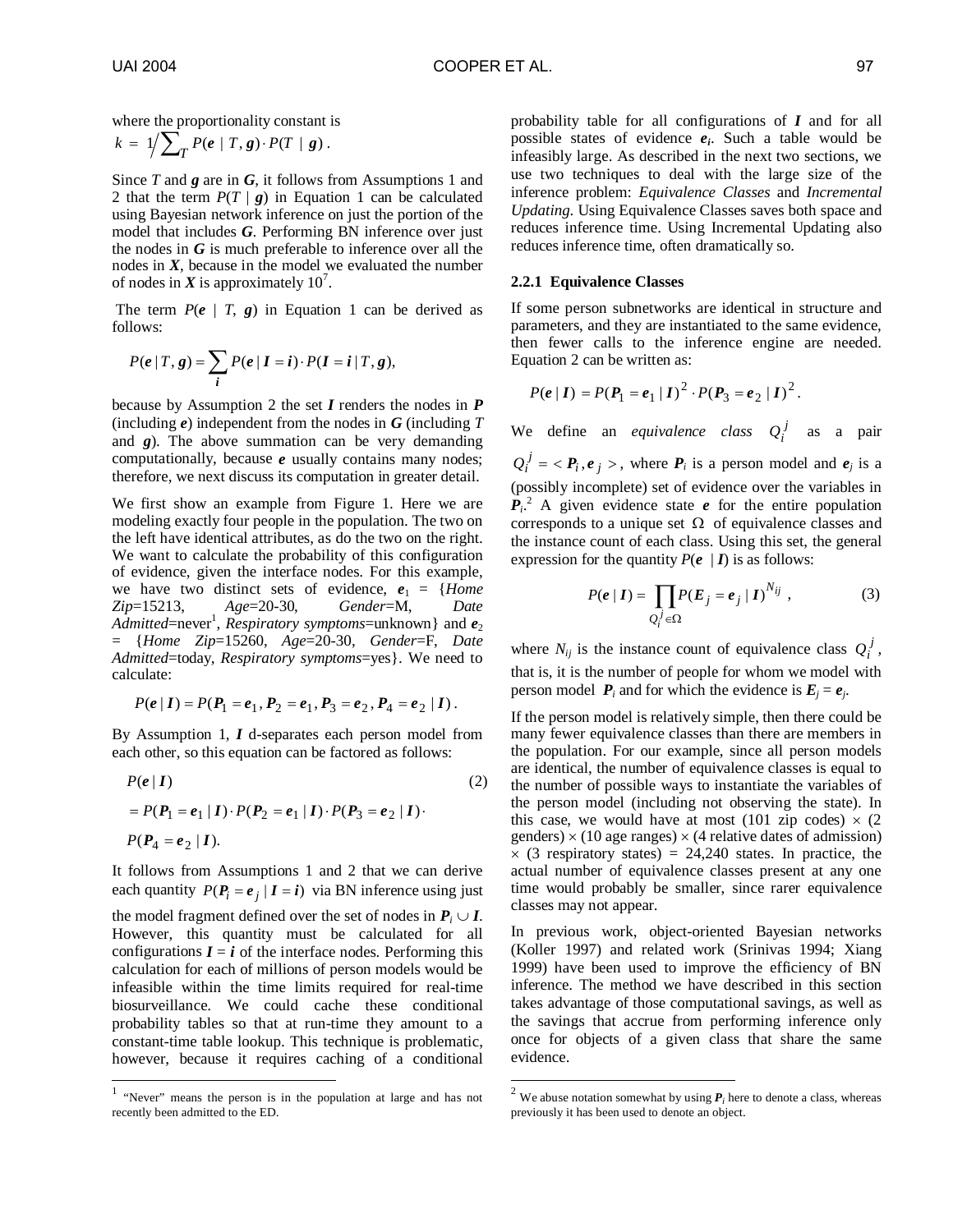#### **2.2.2 Incremental Updating**

When we apply this technique to a population of millions of people, calculating  $P(e | I)$  will be a time-consuming task, even with the savings that results from using equivalence classes. Since we would like to perform this calculation very frequently (e.g., every hour as ED patients are coming into EDs throughout the modeled region), it is important to avoid re-calculating  $P(e \mid I)$  for the entire population every hour. To do so, we use the fact that as a single person moves from one equivalence class  $Q_i^j$  to another  $Q_i^k$ ,  $P(e | I)$  can be updated to  $P(e' | I)$  as follows:

$$
P(e'|I) = P(e|I) \frac{P(Q_i^k|I)}{P(Q_i^j|I)}
$$
\n(4)

When biosurveillance monitoring is begun, the set of evidence *e* represents background information about the population. Currently, as background information, we use U.S. Census information to provide the age, gender, and home zip code for the people in the region being monitored for disease outbreaks.

After  $P(e | I)$  is calculated once for the entire population, we can apply Equation 4 and update this quantity incrementally as we observe people enter the ED in realtime. As we observe a person from equivalence class  $Q_i^k$  enter the ED, we find the class  $Q_i^j$  that this person must have originated from in the background population. For example, if we observe a patient in the ED with the following attributes:  $Q_i^k = \{Home\ Zip=15260, Age=20-30,$ *Gender*=F, *Date Admitted*=today, *Respiratory symptoms* =yes}, then we know that she originated from the background class  $Q_i^j$  = {*Home Zip*=15260, *Age*=20-30, *Gender*=F, *Date Admitted*=never, *Respiratory symptoms* =unknown}.

Applying the incremental updating rule allows us to reduce the number of updates that need to be processed each hour to dozens (= rate of patient visits to all the EDs in the region) rather than the millions (= the number of people in the regional population).

By caching equivalence-classes and applying incremental updating, we can process an hour's worth of ED patient cases (about 26 cases) from a region of 1.4 million people in only 11 seconds using a standard Pentium III PC and the Hugin BN inference engine v6.2 (Hugin 2004). Thus, there is enough computing reserve to "keep ahead" of the real time data, even when in the future we extend our model to be considerably richer in detail, and we widen the geographic region being monitored for a disease outbreak.

## **3 EMPIRICAL EVALUATION**

This section describes the detection model that we evaluated. The model represents a preliminary prototype for use in detecting disease outbreaks that would result from outside, airborne release of anthrax spores. The model plus the inference algorithms constitute a Bayesian biosurveillance system that we call PANDA (Populationwide ANomaly Detection and Assessment). We conclude this section with a description of the method we used to evaluate PANDA, as well as the results of that evaluation.

#### **3.1 MODEL FOR OUTBREAK DETECTION**

In our empirical tests we use a model similar to the example model shown in Figure 1, with two primary differences: (1) we do not use the *Terror Alert Level* node, and (2) we use a more complex person model. Figure 3 shows the person model we use. The meanings of the nodes are as follows:<sup>3</sup>

- *Time of Release*: This is the day that anthrax was released, if ever. It has the states *never*, *today*, *yesterday*, and *day before yesterday*.
- *Location of Release*: This is the location at which the anthrax was released, if released anywhere. It has the states: *nowhere*, and *one state for each of about 100 zip codes being covered by the model*. In the current model, we assume only a single point of release.
- *Home Zip*: This node represents the location of the person's home zip code; it can take on one of about 100 zip codes in Allegheny county, Pennsylvania, which is the region being modeled. There is currently a "catch-all" zip code called *other* that represents patients who do not live in Allegheny county, but who are seen in EDs there.
- *Age Decile*: This node represents the individual's age, which can take one of 9 values: *0, 1…8* corresponding to (0-10 years), (10-20 years), …, (>80 years), respectively.
- *Gender*: This represents the gender of the individual, taking values *female* and *male*.
- *Anthrax Infection:* This node represents whether or not the individual has been infected with a respiratory anthrax infection within the past 72 hours. This node takes states: *AAA* (indicating that anthrax was absent for the past 3 days), *AAI* (indicating that within the past 24 hours the patient was infected with anthrax), *AII* (indicating that the patient was infected with anthrax between 24 and 48 hours ago and is still infected today), and finally, *III* (indicating that the patient was infected between 48 and 72 hours ago and continues to be infected today). There are in principle 4 other states that this node could have (*IAA*, *IIA*, *IAI*,

l

 $3$  For each variable that is underlined, its conditional probability table was estimated from a training set consisting of one year's worth of ED patient data from the year 2000. The variables in bold were estimated from U.S. Census data about the region. The remaining variables had their respective probabilities (whether prior or conditional) assessed subjectively; these assessments were informed by the literature and by general knowledge about infectious diseases.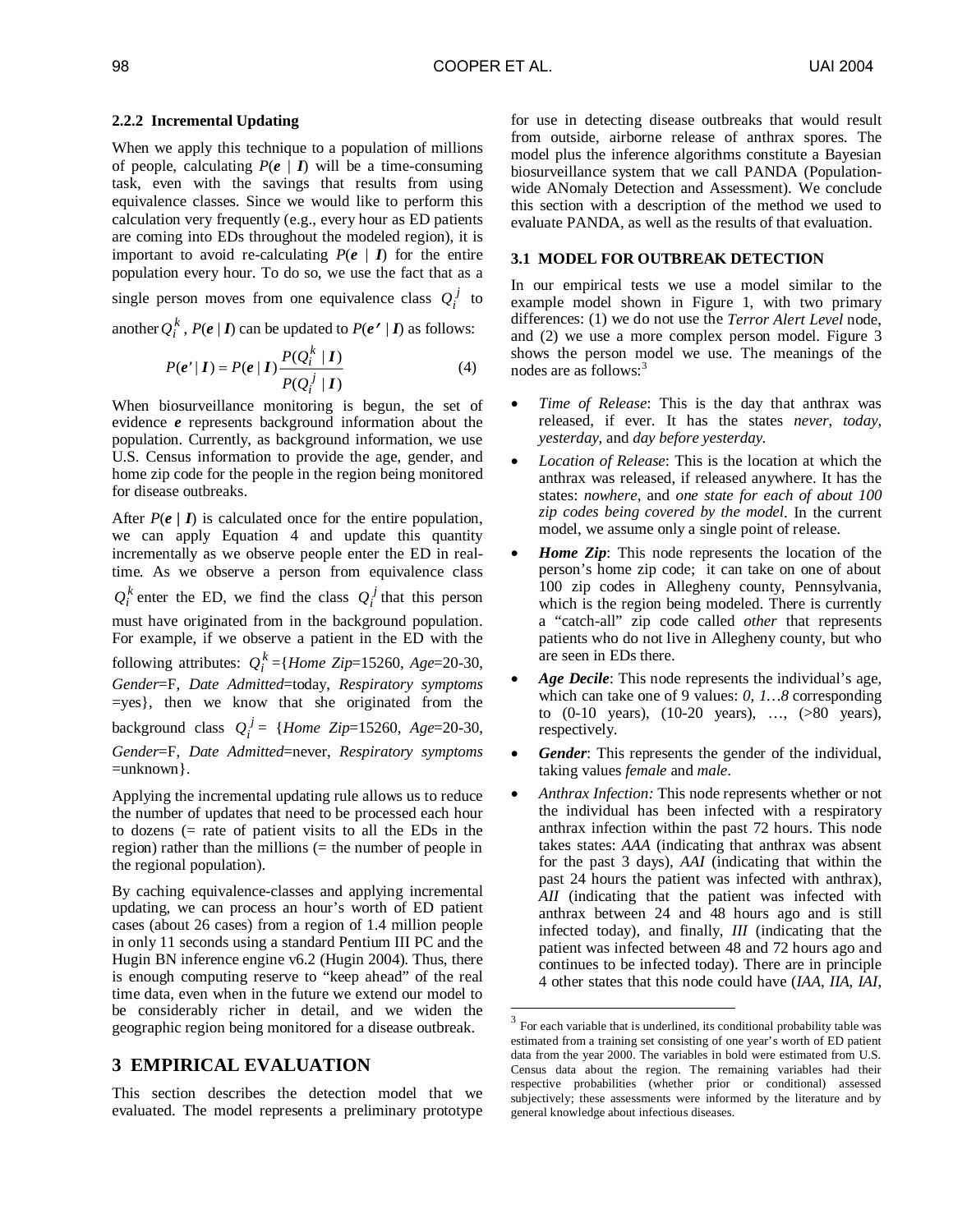

Figure 3: The person model used in the evaluation. We used Hugin software (Hugin 2004) to implement and display this model.

and *AIA*), however, we make the assumption that once a person gets anthrax, he or she maintains the disease for at least 3 days, so these other states have probability 0. In a future work, we plan to extend the *Anthrax Infection* variable (as well as other temporal variables described here) to model over more than three days.

- **Other ED Disease:** This variable is conceptually similar to *Anthrax Infection*, but it denotes instead some other disease or disorder, which by definition is sufficient to cause the individual to go into the ED, but is not anthrax. This node has the same type of states as *Anthrax Infection*.
- *Respiratory from Anthrax*: Indicates that the individual is showing respiratory symptoms (e.g., cough) due to anthrax. It has states similar to those of *Anthrax Infection*.
- *Respiratory from Other*: Respiratory symptoms from ED disease other than anthrax.
- *Respiratory Symptoms*: Node indicating whether or not the patient exhibits respiratory symptoms. It is a "logical OR" function of *Respiratory from Anthrax* and *Respiratory from Other*.
- *Respiratory When Admitted*: This node represents whether the person has respiratory symptoms at the present time. If the person has been admitted to the ED today, then we typically know the answer, otherwise we do not. This node has states *True*, *False*, and *Unknown*.
- *ED Admission Due to Anthrax*: Indicates that the person was admitted to the ED due an anthrax infection.
- *ED Admission Due to Other*: Indicates that the person was admitted to the ED due to a disease other than anthrax.

 *ED Admission*: Indicates the day (if any) that the person was admitted to the ED within the past 72 hours. It is a "logical OR" function of *ED Admission Due to Anthrax* and *ED Admission Due to Other*. We currently do not model the possibility that a person could be admitted more than once. To do so, the deidentified data that we receive on each patient could be extended to include a unique integer for the patient that does not reveal the patient's personal identity.

We emphasize that the current model is an initial prototype, which we intend to refine further.

#### **3.2 SIMULATION MODEL**

We evaluated the performance of PANDA on data sets produced by injecting simulated ED cases into a background of actual ED cases obtained from several hospitals in Allegheny county. In accordance with HIPAA regulations, all personal identifying information was removed from these actual ED cases. The simulated cases of anthrax were produced by a simulator (Hogan 2004) that models the effects of an airborne anthrax release using an independently developed Gaussian plume model of atmospheric dispersion of anthrax spores (Hanna 1982).

Given weather conditions and parameters for the location, height, and amount of the airborne anthrax release, the Gaussian plume model derives the concentration of anthrax spores that are estimated to exist in each zip code, which in turn determines the severity of the outbreak for that zip code. The output from the simulator consists of a list of anthrax cases, where each case consists of a date-time field and a zip code. The full details of the model are in (Hogan 2004). For our experiments, we selected historical meteorological conditions (e.g., wind direction and speed) for Allegheny county from a random date as the meteorological input to the simulator. The height of the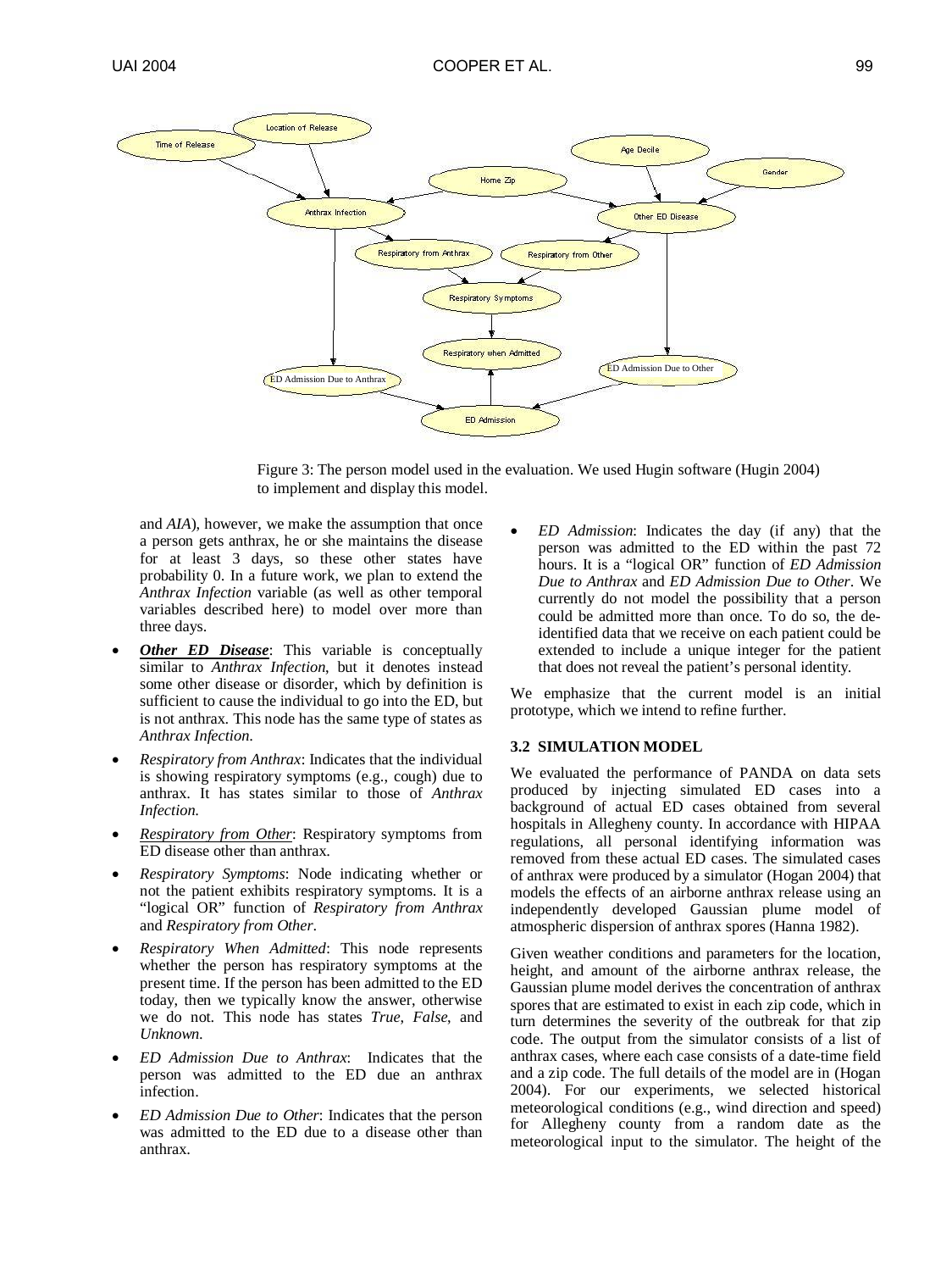100 COOPER ET AL. UAI 2004

simulated release is sampled from a prior distribution, created using expert judgment (Hogan 2004). This distribution is skewed towards heights less than 1500 feet. Finally, the release locations are sampled from a prior distribution which favors release locations that would affect large numbers of people given the current meteorological conditions (Hogan 2004).

The output of the simulator cannot be used directly by PANDA because a full evidence vector for a case includes information about the patient's age and gender. As a result, we took the partially complete patient cases produced by the simulator and probabilistically assigned the age and gender fields using the person-model Bayesian network. The age of the patient is sampled from the conditional distribution of age given the home zip of the patient and given the fact that the patient had respiratory symptoms when admitted. We use a similar procedure for determining the gender.

The anthrax-release simulator that we used generally generates multiple down-wind cases of anthrax that span several zip codes. The simulator also includes a minimum incubation period of 24 hours after the release during which no cases of anthrax are generated. Beyond that minimum period, the incubation period varies, with greater airborne concentrations of anthrax leading to a shorter incubation period, in general, than lesser concentrations.

In order to evaluate the detection capability of PANDA, we generated data sets corresponding to simulated releases of anthrax of the following amounts: 1.0, 0.5, 0.25 and 0.125.<sup>4</sup> For each release amount, we create 96 data sets, each with a unique release location. For each month in 2002, we choose 8 random release dates and times to use with the simulator, thus producing a total of 96 different anthrax-release data sets. We used only 91 data sets for the 0.125 concentration because five of the data sets generated had no reported anthrax cases. PANDA was applied to monitor the data from each data set, starting on midnight of January 4, 2001 and extending through to six days after the simulated anthrax release occurred.

We measured the performance of PANDA using an AMOC curve (Fawcett 1999), which plots time to detection as a function of false alarms per week. The points on the AMOC curve are generated by determining the false positive rate (0 to 1) and detection time of the algorithm over a range of alarm thresholds, where an alarm is considered to be raised if the posterior probability of an Anthrax Release exceeds the given alarm threshold. Since no known releases of anthrax have ever occurred in the region under study, the false positive rate was measured by determining the fraction of monitored hours that the release probability exceeded the alarm threshold under consideration for the period starting on January 4, 2001 and continuing until 24 hours after the simulated release

 $\overline{a}$ 

date for the particular data set. In order to measure the timeliness of detection, we counted the number of hours that passed between the time of the simulated anthrax release and the time that the first anthrax-outbreak posterior probability (produced by PANDA) exceeded the alarm threshold. If no alarms are raised after the simulated release point, the detection time is set to be 144 hours.

### **3.3 RESULTS**

Figure 4 illustrates the AMOC curve for PANDA over the four anthrax concentrations. Since the incubation period of the simulation is set at a minimum of 24 hours, the earliest possible detection time is shown with a dotted line at the 24 hour mark. As expected, the detection time decreases as the simulated release amount increases, since a larger release is more easily detected. In particular, at zero false positives, the detection time is approximately 132, 84, 58, and 46 hours for respective simulated release concentrations of  $0.125$ ,  $0.25$ ,  $0.5$  and 1.0. The maximum width of the 95% confidence intervals for the detection times at concentrations of 0.125, 0.25, 0.5 and 1.0 are  $+/-$ 5.21, 4.00, 2.67 and 1.68 hours, respectively.



Figure 4: An AMOC curve showing the detection capabilities of PANDA over different anthrax concentrations.

The majority of false positives with release probabilities over 50% occurred during a 10-hour period from January 20, 2002, 11:00 pm to January 21, 2002, 9:00 am and also during a 17-hour period from midnight August 18, 2002 to August 19, 2002, 5:00 pm.

We note that the model parameters were based in part on data from the year 2000, whereas the evaluation was based on using test data from 2002. So, some false positives may have been due to a lack of synchronization between the model and the test data. When tested on data from the year 2001, there were no false alarms above the 50% level.

### **3.4 INCORPORATING THE SPATIAL DISTRIBUTION OF CASES INTO THE MODEL**

In this section, we describe a change in the PANDA model to account for the situation in which an anthrax release

 $4$  The units of concentration are not reported here in order to avoid providing results that could pose some degree of security risk.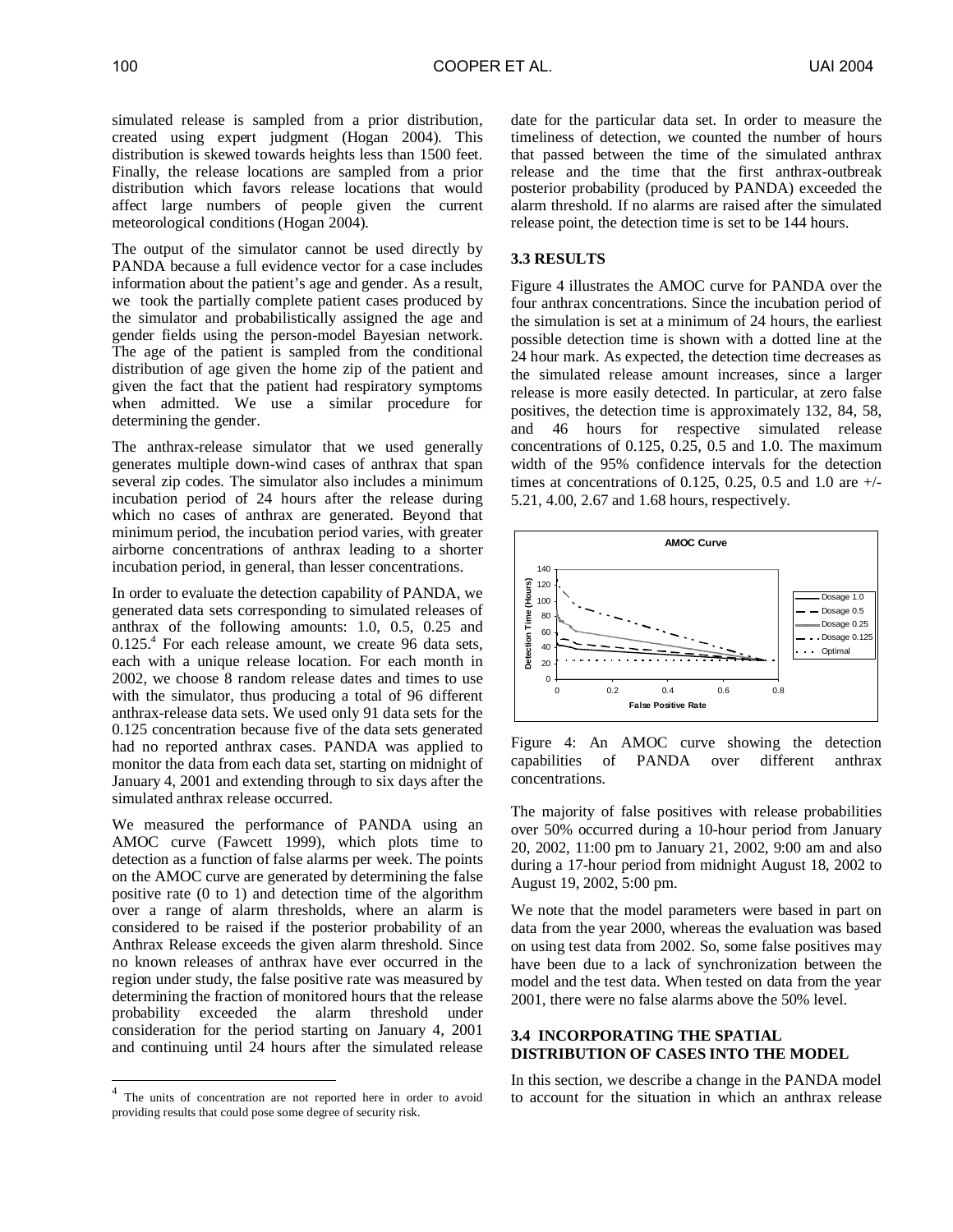infects people in more than one zip code. In particular, we added a new interface node, called *angle of release*, which describes the orientation of the airborne anthrax release and takes on the eight possible values of N, NE, E, SE, S, SW, W, or NW, as shown in Figure 5. For computational reasons, we also decomposed the previous *anthrax infection* node into an *exposed to anthrax* node and a new *anthrax infection* node. Figure 6 depicts the modified person model. We will refer to this modified version of PANDA as the *spatial model* and the previous version will be referred to as the *non-spatial model*.



Figure 5: The rotating rectangular regions centered at (for example) the centroid of zip code 15213 that are used to determine if a person is exposed to anthrax.

The *exposed to anthrax* node represents the probability that the person is exposed to anthrax during a release, given the zip code of the home location of the person, the location of the release, and the angle of the release. The spatial model assigns a probability of 1.0 for *exposed to anthrax* to anyone who has the same home zip code as the zip code of the hypothesized anthrax release, regardless of the angle of release. For people outside of the release zip code, we

consider them to be potentially exposed to anthrax if their home zip code is within a rectangular region that originates at the centroid of the hypothesized release zip code and is rotated according to the angle of the release variable. As an example, suppose the release occurs in 15213. The two dots in Figure 5 represent zip code centroids. There are 8 rectangular regions centered at the centroid of zip code 15213. If a person has a home zip in 15132, and the angle of release is SE, then we would consider that person to be potentially exposed to anthrax. The actual probability of being exposed to anthrax is computed by decaying the value 1.0 by a half for every 3 miles of distance between the release zip code's centroid and the person's home zip code centroid. The distance of 3 miles was obtained by tuning the model over data sets produced by the simulator; these datasets were distinct from the ones we used to evaluate PANDA. The width of the rectangle is set to be approximately 3 miles, which was chosen by calculating the average area per zip code in Allegheny county, determining the diameter of a circle with this average area, and then assigning that diameter as the width. The length of the rectangle is assumed to extend to infinity, as shown by the arrows in Figure 5.

We evaluated the spatial model over the 96 simulated data sets for the 1.0 concentration that were previously used. The false positive rate was measured over the period of January 1, 2002 until 24 hours after the start of the simulated release for the particular data set. The results are shown in Figure 7, and they indicate that the spatial model improves the detection time significantly. The largest difference in detection time is approximately 9.6 hours. The maximum widths of the 95% confidence intervals for the spatial and non-spatial model results are  $+/- 1.68$  and 1.64 hours, respectively.



Figure 6: The person model modified to incorporate spatial information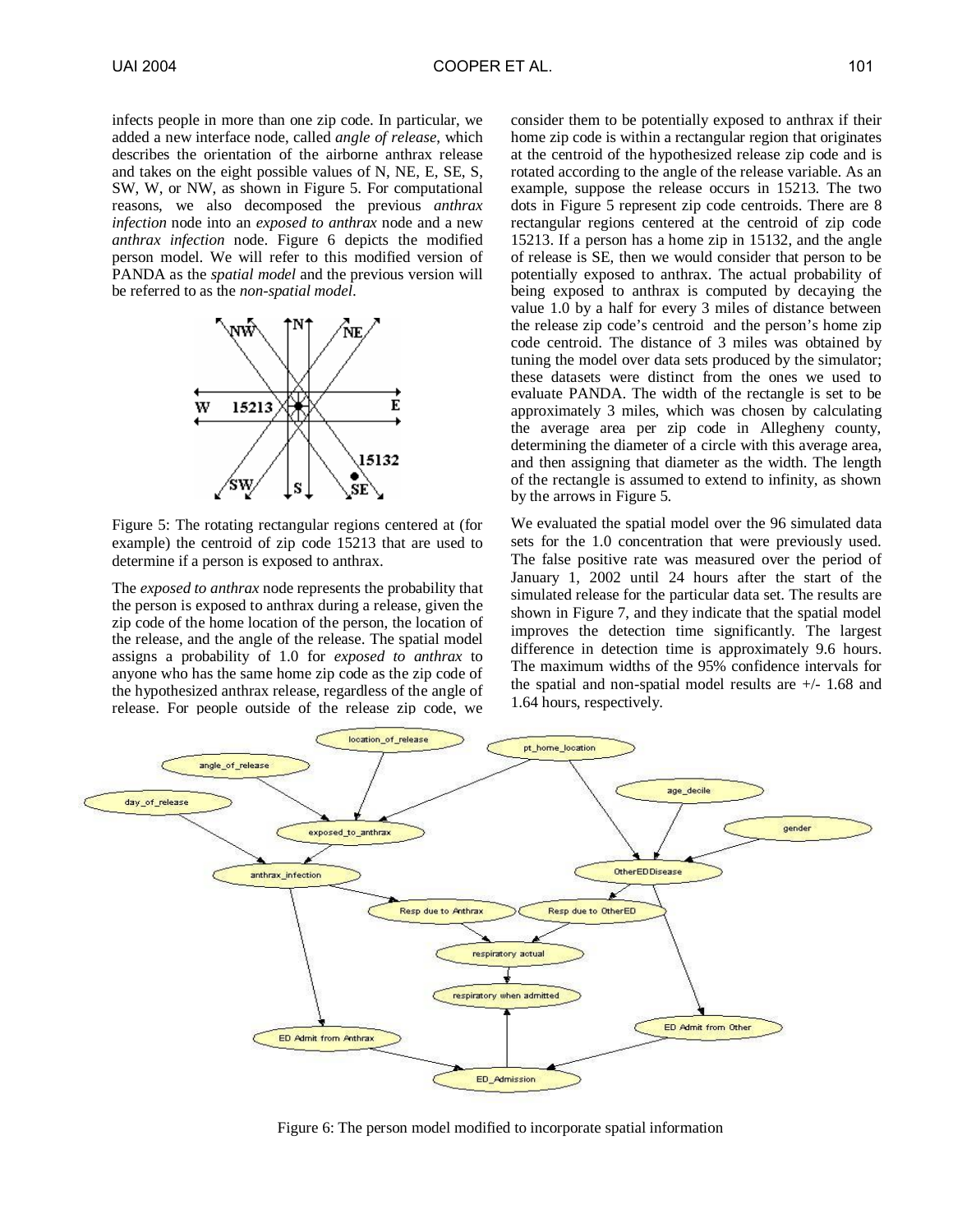

Figure 7: An AMOC curve comparing the spatial model results with those from the non-spatial model

### **4 RELATED RESEARCH**

This section provides a representative sample of the spectrum of biosurveillance approaches that have been reported in the literature. For a more comprehensive and detailed survey, see (Moore 2003) and (Wong, 2004). The most studied and applied techniques are univariate detection algorithms based on time-series models or regression. These algorithms include the Serfling method (Serfling 1963, Tsui 2001), ARIMA model (Hamilton 1994, Reis 2003), univariate hidden Markov (HMM) models (Rabiner 1989), the Kalman filter (Hamilton 1994), and change-point statistics (Carlstein 1988). Another large group of detection algorithms are based on the field of statistical quality control, including techniques such as CuSum (Hutwagner, 2003) and EWMA (Williamson 1999). All of these algorithms monitor a single variable, such as the rate of patient visits to emergency departments, looking for values of the variable that are significantly abnormal. The time-series algorithms differ from each other in how they define and detect what is abnormal.

Methods that monitor the spatial dimension are rarer. The most prominent method is the Spatial Scan algorithm (Kulldorf 1997), which searches over a region, looking for subregions that appear abnormal along some single dimension (e.g., disease counts), relative to the remaining regions. Recent work has improved the speed of the Spatial Scan method using a multi-resolution algorithm (Neill 2003) as well as generalized it to include a time dimension (Kulldorff 2001).

WSARE (Wong 2003) and BCD (Buckeridge 2004) are two multivariate methods that take as input both spatial data (e.g., patient zip codes) and temporal data (e.g., the time at which patients visit the emergency department), as well as patient features, such as age, gender, and symptoms. WSARE uses rules to represent anomalies, and it searches over the rule space in an efficient and statistically sound manner. BCD monitors in a frequentist manner whether a Bayesian network learned from past data (during a "safe" training period) appears to have a

distribution that differs from the distribution of more recent data. If so, an anomaly may have occurred.

All of the approaches mentioned above use frequentist statistics -- none are Bayesian. The current paper is novel in introducing, implementing, and evaluating a spatiotemporal, multivariate Bayesian approach to biosurveillance.

## **5 SUMMARY AND FUTURE WORK**

This paper introduced a biosurveillance method that uses causal Bayesian networks to model non-contagious diseases in a population. By making two independence assumptions in the model, both of which appear plausible, and by performing inference using equivalence classes and incremental updating, it is possible to achieve tractable Bayesian biosurveillance in a region with 1.4 million people. We implemented and evaluated an outbreak detection system called PANDA. Overall, the run time results and the detection performance of this initial evaluation are encouraging, although additional studies are needed and are in process.

There are several straightforward extensions to PANDA that we plan to implement in the near term, including (1) increasing the number of days being modeled, (2) modeling on an hourly basis, rather than a daily one, and (3) adding nodes for *prevailing wind direction* and *wind speed* to the model. We also plan to incorporate into the model a set of variables that represent the amount of over the counter (OTC) medication sales of a particular type (e.g., cough medication sales) per subregion (e.g., zip code) per day. In future work, we will extend the BN model to represent additional non-contagious outbreak diseases, as well as non-outbreak diseases that might be easily confused with outbreak diseases. We also intend to investigate models of contagious diseases, which will be more complex, because there is much less independence in these models. Developing inference algorithms that are fast enough to permit real-time biosurveillance of contagious diseases will be challenging. Thus, we expect eventually to need to use approximate inference algorithms. Finally, throughout this work, we plan to perform extensive testing of the run time and detection performance of Bayesian detection algorithms and then compare those results to the detection performance of other methods.

#### **Acknowledgments**

We thank Andrew Moore and the other members of the Pitt-CMU Detection Group for helpful discussions. We also thank the UAI reviewers for helpful comments. This research was supported in part by grants from the National Science Foundation (IIS-0325581), the Defense Advanced Research Projects Agency (F30602-01-2-0550), and the Pennsylvania Department of Health (ME-01-737).